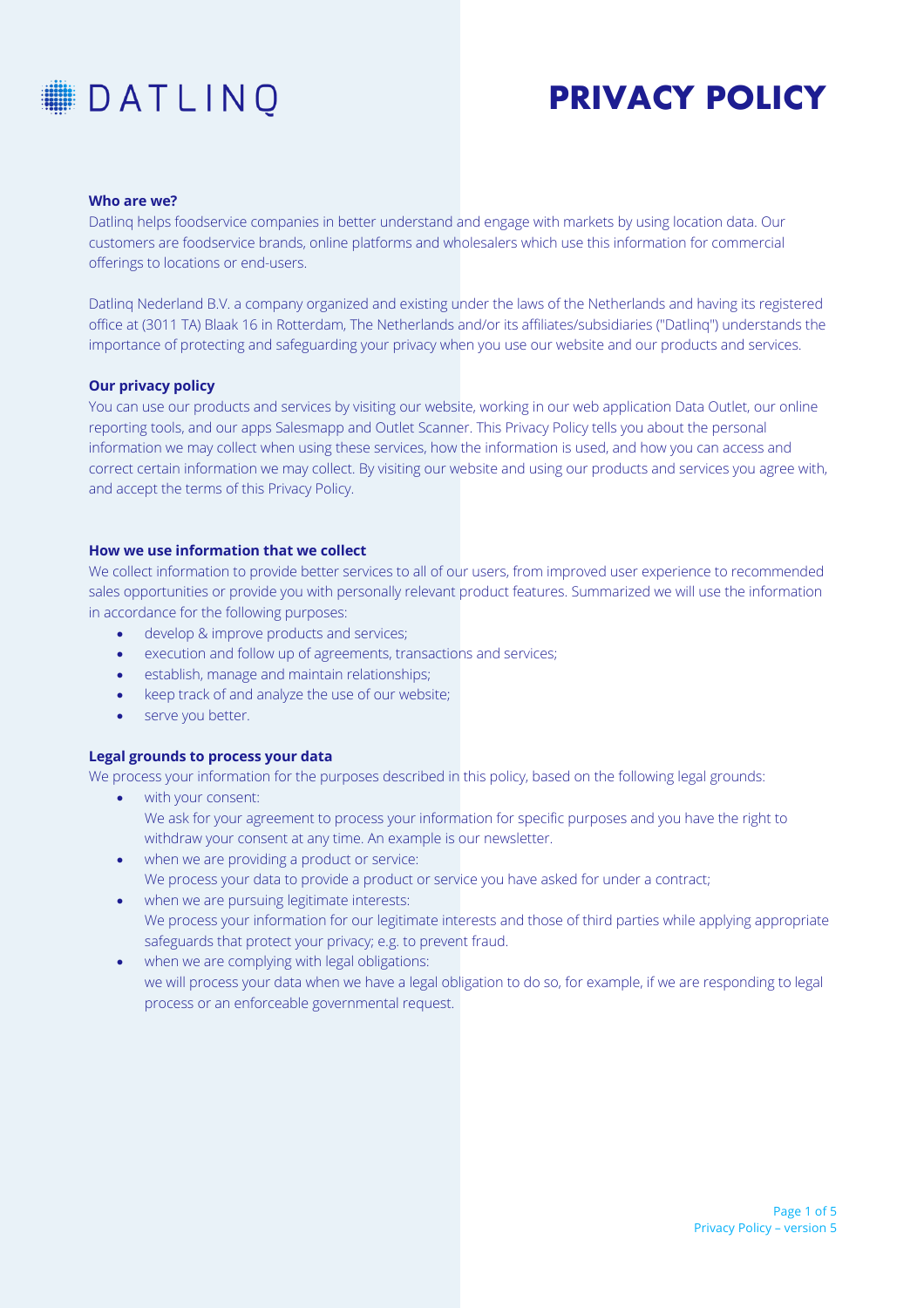

We collect information in the following ways:

#### **Information you give us**

Many of our products and services require you to login via an Account or when you visit our website you are asked to complete forms. When you do, we'll ask for personal information, like your name, title, email address, telephone number, a photo to store with your account, information about the company you work for and additional voluntary submitted information. Information we do not collect from you is sensitive personal information (data relating to race, ethnic origin, religious beliefs, criminal record, medical, physical or mental health or sexual orientation).

When you contact us, we keep a record of your communication to help solve any issues you might be facing. We may use your email address to inform you about our products and services, such as letting you know about upcoming changes or improvements. We use information collected from cookies and other technologies, like pixel tags, to improve your user experience and the overall quality of our services.

# **Information we get from your use of our products and services**

We collect information about the services that you use and how you use them. For example: when you search for locations in Salesmapp or visit our website. This information includes:

# **Public information**

When you use our products and services you will probably add, update or delete public (business) information in our products and services as a result of a contact moment with a location. This data includes public data as outlet name, address, telephone, public website, e-mail as well as public characteristics such as main activity, secondary activity, number of seats, and other public tags. This data provided by you, including its timestamp and origin, can be used by us in order to update or maintain our services.

General e-mail addresses used by companies, such as info@nameofcompany.com, are also not considered personal data. This e-mail address does not contain any personal information on the basis of which a natural person can be identified. These may be used to contact the company within the framework of the applicable law (eg In the Netherlands, Antispam legislation applies in addition to the GDPR). However, if the info @ refers to a traceable person, it is personal data. In that case, the conditions of the GDPR will apply.

For Datlinq it is a core activity to offer public location data to customers (e.g. food manufacturers) with the possibility to contact outlets via the general company data. Since the announcement of the GDPR legislation in February 2016, Datling has therefore stopped collecting and recording data about specific employees of a location (e.g.Jan Kook, position Chef). This has become the responsibility of our customers (see chapter Personal information). Since 2016, Datlinq has strived to only record general business contact information in the location database.

In recent years, general e-mail addresses are increasingly given personal information (jan@restaurant.nl). This also applies to mobile numbers that are used as general business contact. This is mainly due to the increase in small catering establishments such as coffee bars and lunch places. They opt for technology and providers of our time. A mobile number and free email accounts as provided by Gmail.

These general company data are personal data and are only processed in the Datlinq database if they have been made public by a company itself for a specific purpose. This is evident from the context of the own website or, for example, business Facebook page, where this information is publicly shared with the aim of maintaining contact with consumers, suppliers and other authorities. The purpose of the processing of personal data is therefore justified to enable our customers to know with whom they are doing business, to perform an agreement and to limit their financial risks (including when installing hardware such as coffee machines, freezers , etc.).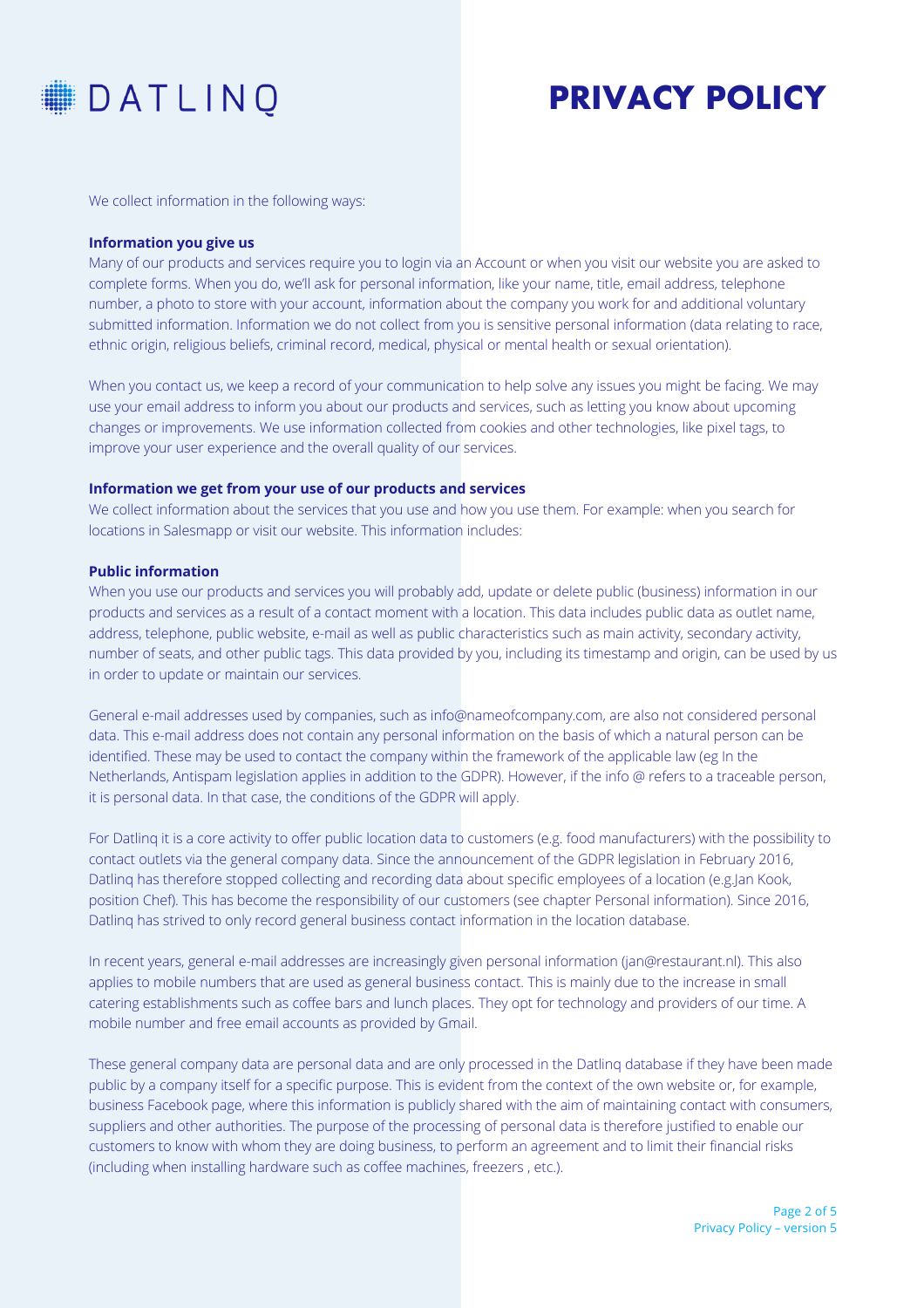Processing of personal data on these grounds does not take place if the interests of the person whose personal data are being processed outweigh. Datlinq therefore consciously chooses not to offer the general e-mail addresses for automated commercial e-mail activities. When approaching a business by phone, customers should use the general phone number and not ask for a specific person if permission for personalized approach has not been obtained. When obtaining personal contact information, the customer must obtain explicit permission to use it (at a later time) for acquisition. The customer is advised to obtain unambiguous permission for this from the outlet owner or employee. The Datlinq Salesmapp application for the sales representative offers a standard single or double opt-in option after the first contact via the general company data.

If you are a business owner, we offer you the opportunity to request data about yourself or to have data removed from our database by means of a request to iso@datlinq.com. We are investigating the possibilities to view this data directly or to have it removed via our public website.

### **Personal information**

When you use our products and services you will probably upload or submit personal (business) information in our applications, e.g. contact person's names, personal email addresses, personal click-behavior, personal cell phone number of contact persons, direct (e.g. web shop) or indirect (e.g. wholesaler) sales statistics, product use, personal orders, individual conditions and terms, visit reports with personal details, complaints, etc. As a customer you are responsible for the correct processing of personal data (e.g. obtain an opt-in). Subsequently, the data is only accessible by indicated individuals by customer and the authorized Datlinq professionals.

We facilitate storage, inserts, updates and delete in our services and products, and thus store data on our servers. We are no owner, nor controller of this data and will not share or use any of this data without the written consent of the customer. We follow the requirements of the GDPR concerning our applications and servers, which demand in case of (lawful and authorized) processing personal data an appropriate level of security to the risk, using technical and organizational measures against accidental loss, destruction or damage.

The information of the customer is only available in an online working environment, which will be closed, filed and deleted after maximum 24 months after termination or expiration of the underlying services contract between the customer and Datlinq.

#### **Device information**

We collect device-specific information (such as your hardware model, operating system version, unique device identifiers, and mobile network information including phone number). We may associate your device identifiers or phone number with your Salesmapp or Data Outlet account.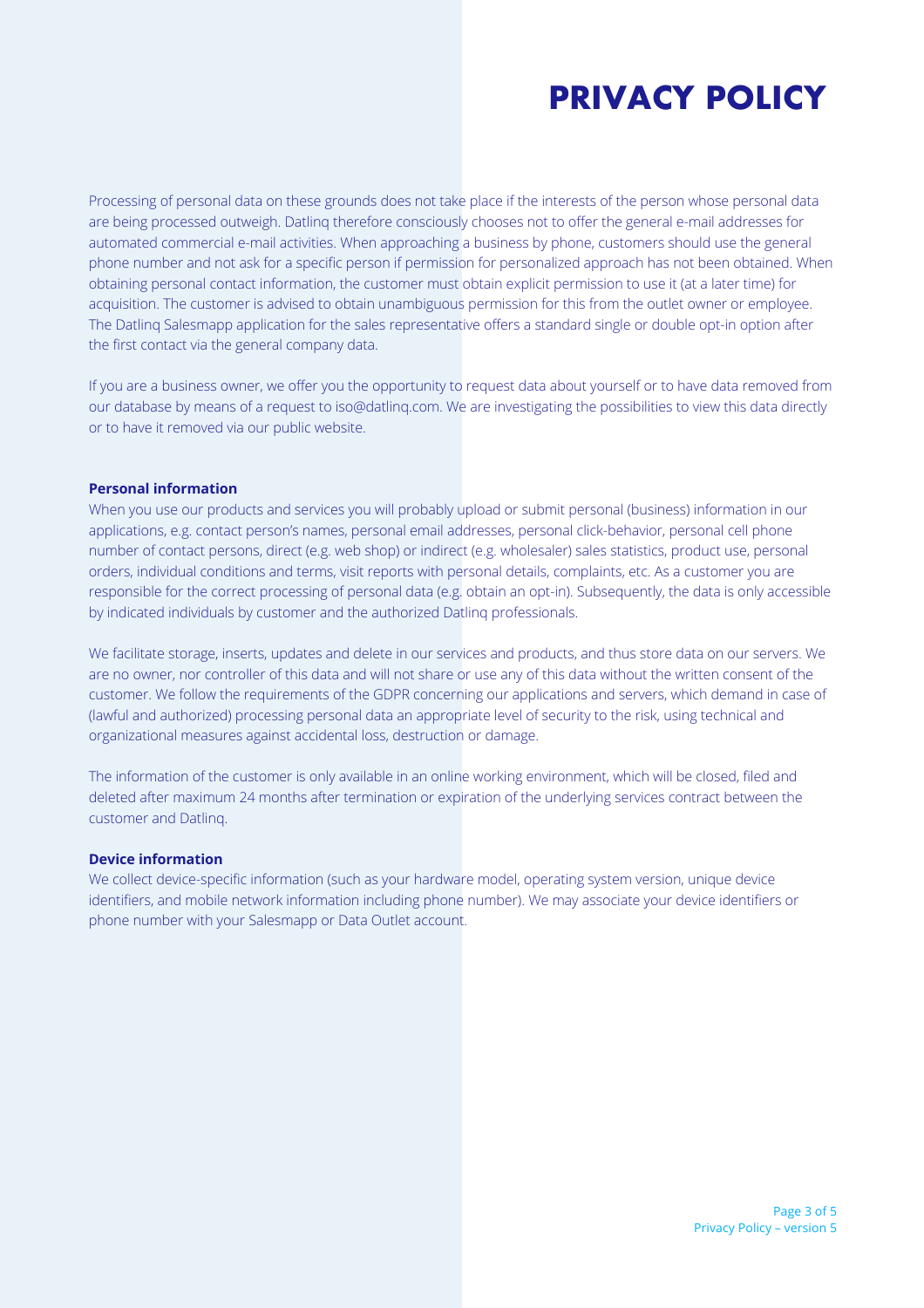

#### **Device event information**

Such as crashes, system activity, hardware settings, browser type, browser language, the date and time of your request and referral URL. Cookies that may uniquely identify your browser or your Salesmapp or Data Outlet Account.

### **Log information**

When you use our products and services or view content provided by us, we automatically collect and store certain information in server logs. This includes details of how you used our service, such as your search and export queries or API calls.

# **Location information**

When you use our services, we may collect and process information about your actual location. We use various technologies to determine your location, including IP address, GPS and other in-app location services.

#### **Unique application numbers**

Certain services include a unique application number. This number and information about your installation (for example, the operating system type and application version number) may be sent to us when you install or uninstall that service or when that service periodically contacts our servers, such as for automatic updates.

### **Local storage**

We may collect and store information (including personal information) locally on your device using mechanisms such as browser web storage (including HTML 5) and application data caches. Cookies and similar technologies.

We process personal information on servers within the European Economic Area (hereinafter: 'EEA'). In case an exception is made to this, we ensure an adequate and appropriate level of protection of the data.

# **Protection of the information**

We work hard to protect ourselves and our users from unauthorized access to or unauthorized alteration, disclosure or destruction of information that we hold. In particular: we encrypt many of our services using SSL and a Safe Browsing feature in Google Chrome. We review our information collection, storage and processing practices, including physical security measures, to guard against unauthorized access to systems.

We restrict access to personal information to our employees, contractors and agents who need to know that information in order to process it for us and who are subject to strict contractual confidentiality obligations. They may be disciplined, or their contract terminated if they fail to meet these obligations. You should also do your part in protecting your (own) information. In case you have a username and/or any password keep this confidential and do not divulge them to anyone.

Some pages of our website contain external links. This includes Social Media share buttons that allow you to promote or share a page on social media such as Facebook, Twitter and LinkedIn. The social media pages themselves provide the code for these buttons, which includes a cookie. You are advised to verify the privacy practices of such other websites.